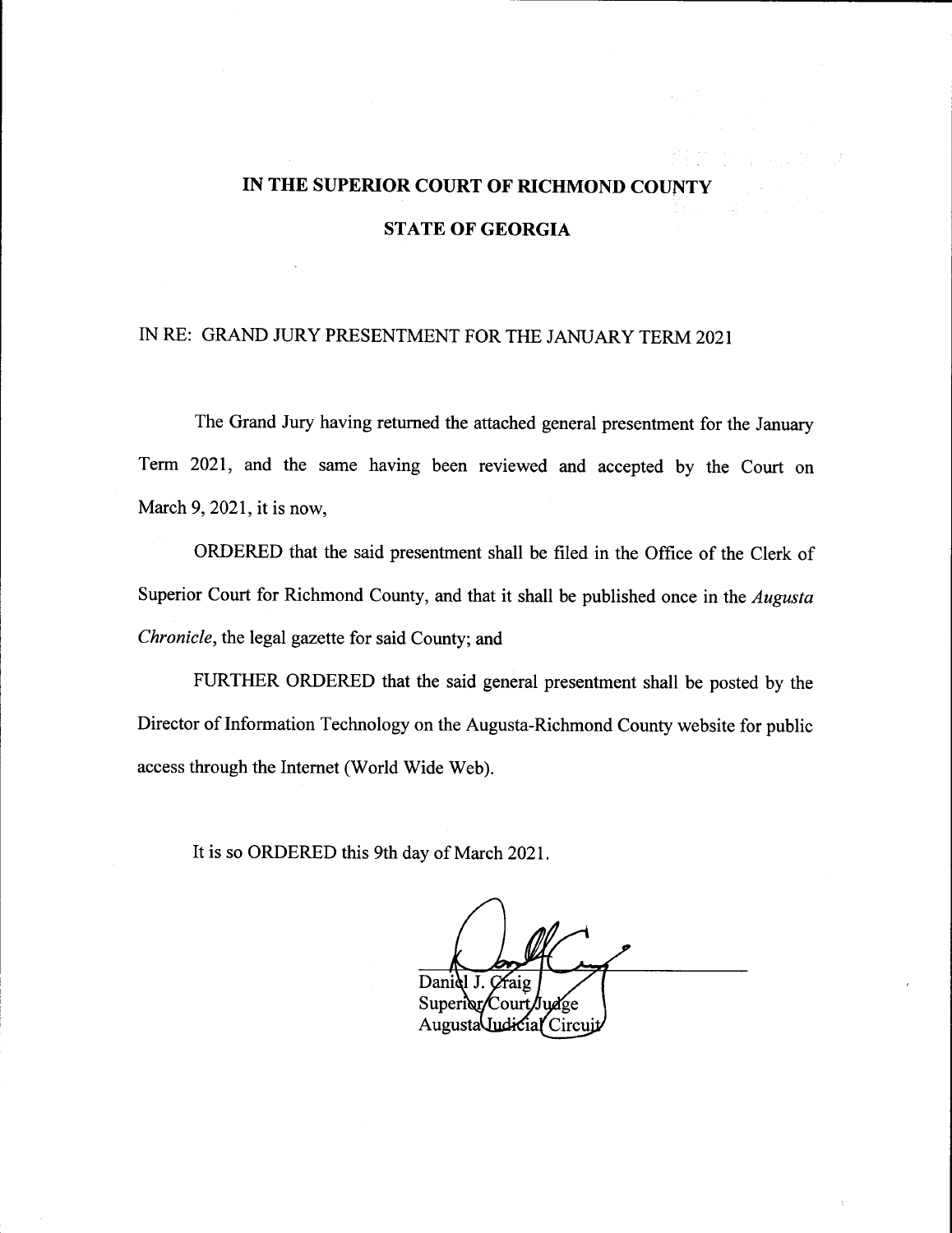| TO:   | The Honorable Daniel J. Craig<br>Judge, Superior Court |
|-------|--------------------------------------------------------|
| FROM: | <b>Richmond County Grand Jury</b><br>January Term 2021 |
| DATE: | March 9, 2021                                          |

RE: Grand Jury Presentment

We, the members of the Augusta-Richmond County Grand Jury for the January Term 2021, having been duly swom by the Honorable Daniel J. Craig on the 19th day of January 2021, submit our presentment on the 9th day of March, 2021, our last day as an official body of the Grand Jury.

To discharge our sworn duties, as prescribed by the laws of the State of Georgia, we met on Eight (8) dates during our term and acted upon Bills of Indictments presented to us by the District Attorney's Office.

Sub-Committees were not formed due to the Coronavirus Pandemic

The Grand Jury respectfully submits this Presentment on the 9th day of March 2021 and requests that it is published.

Arthur Lee Griffin, Foreperson

Marquita **Kvonne Scott, Secretary** 

Vonda Yolanda  $\beta$ erry  $\left(\sqrt{\frac{1}{2}}\right)$  Debra Griffey Jones

loyd Sanders 'ernon I

loward<sup>1</sup> frzie /

Foreperson Melodve Elaine

Jadob Ryan Kranenberg

Brandon Anthony Lee

Latoya Nicole Griffin

Travis Colt Moore **New Strategier Collection** Ruby Head Pierce